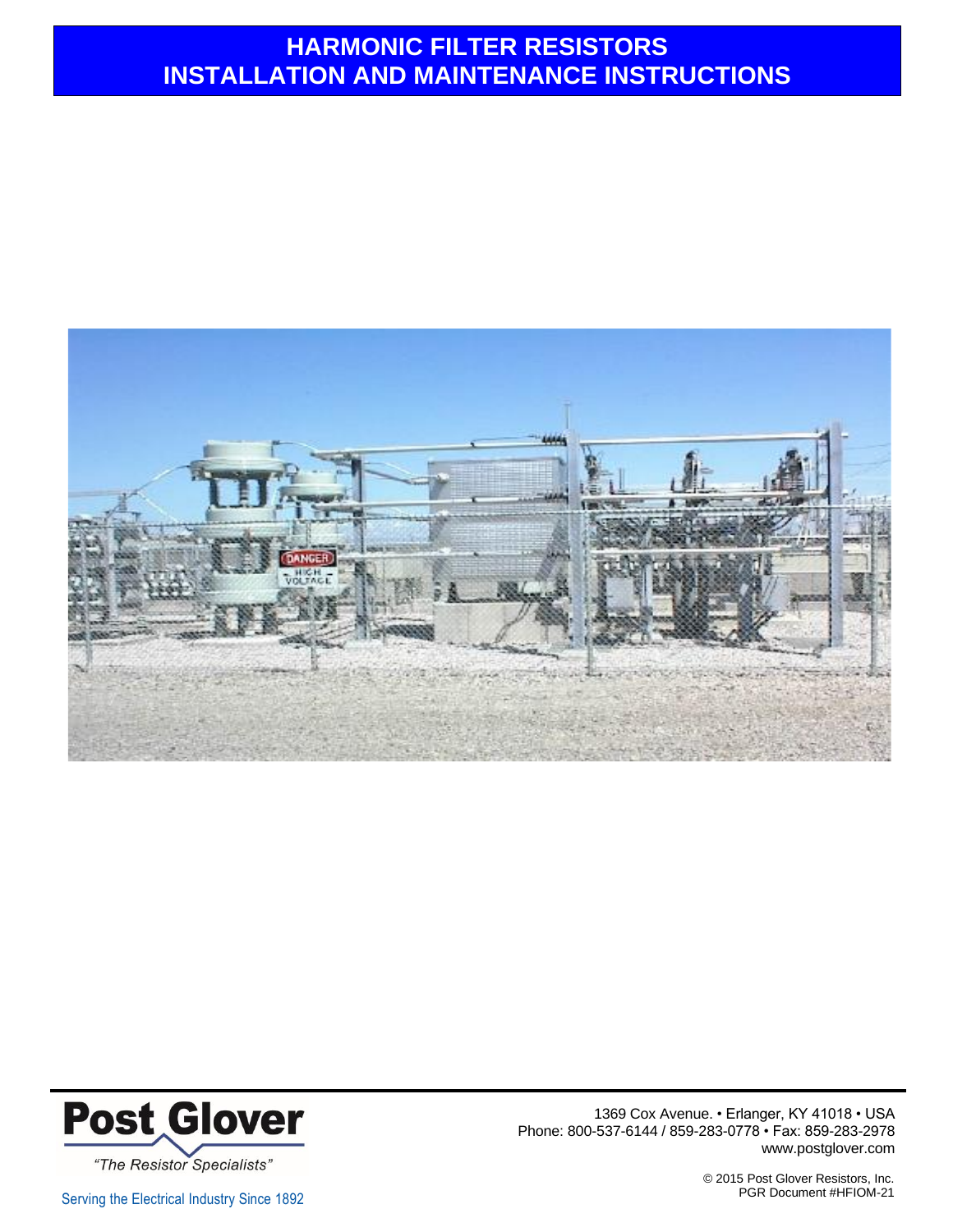### Table of Contents

| <b>SECTION 1</b> |                            |
|------------------|----------------------------|
| <b>SECTION 2</b> |                            |
| <b>SECTION 3</b> |                            |
| <b>SECTION 4</b> |                            |
| <b>SECTION 5</b> |                            |
| <b>SECTION 6</b> | Connection of Phase Leads5 |
| <b>SECTION 7</b> |                            |
| <b>SECTION 8</b> | Maintenance/Inspection 8   |

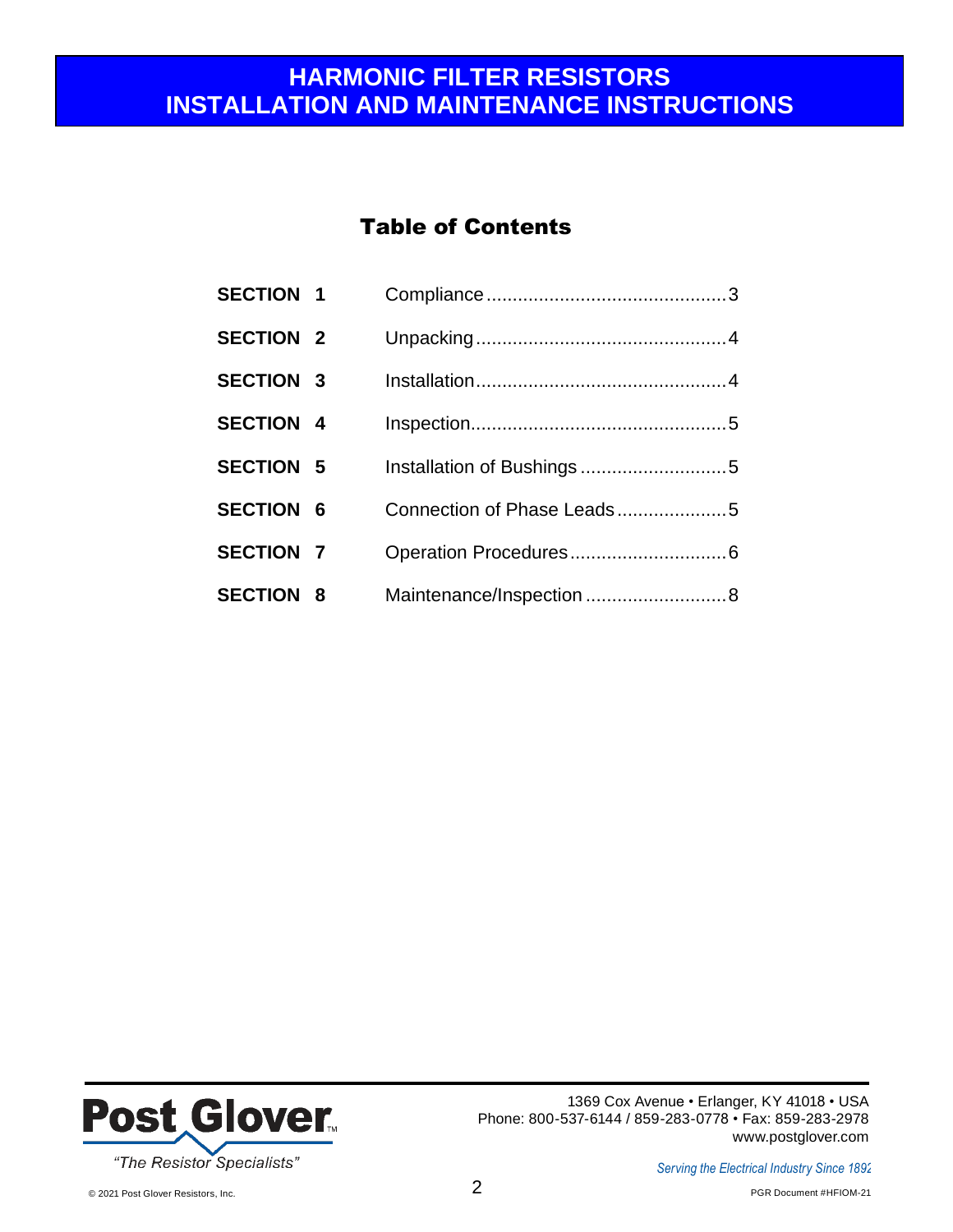### Section 1 – Compliance

#### **1.1 Compliance with Manual Instructions**

It is essential that the Purchaser/User comply with all instructions and information contained in this manual, and that all personnel associated with the apparatus supplied under this contract are thoroughly familiar with the information contained herein.

#### **1.2 Compliance with Installation Procedures**

It is the Purchaser/User's responsibility to ensure that the apparatus supplied under this contract is correctly installed in a suitable location by technically qualified and competent persons.

Apparatus supplied as loose components, devices or sub-assemblies may, when energized, constitute a safety hazard. The Purchaser/User must ensure that such apparatus is installed in a secure location, and that all necessary safety information about the installation is provided to all personnel associated with it.

#### **1.3 Relevant Design Standards**

| Resistors: | IEEEC57.32-2015  |
|------------|------------------|
| Enclosure: | N.E.M.A., I.E.C. |

#### Section 2 – Unpacking

#### **2.1 Shipping**

Post Glover Harmonic Filter Resistor assemblies are placed in their normal mounting position onto a wooden skid and securely fastened to the skid with lag bolts. The units are then covered with plastic to protect the finish and to prevent dirt or moisture buildup that can occur during shipping or storage. Bushings and mounting insulators are normally shipped loose on a separate pallet.

Where extra support is required during shipment, wooden supports are used inside the enclosure to support the resistor banks. Do not remove the temporary wooden shipping braces prior to setting the unit at the permanent installation location.

All units are loaded by forklift into the enclosed van of a common carrier. At that point, it is the responsibility of the carrier to provide proper care in shipping and handling.

#### **2.2 Receiving**

Once received, the skid-mounted unit should be unloaded and moved by forklift. At this point, a preliminary inspection of the unit should be made to ensure proper handling was practiced during shipment. Any damage should be reported to the carrier immediately. It is recommended that the unit remain on the skid until it reaches the job site to prevent possible damage during transfer.

All skid-mounted resistor assemblies are suitable for prolonged storage. If the unit is to be stored, it should sit horizontally (as shipped) in a dry, enclosed area, or covered with a waterproof cover. Never store the unit on the

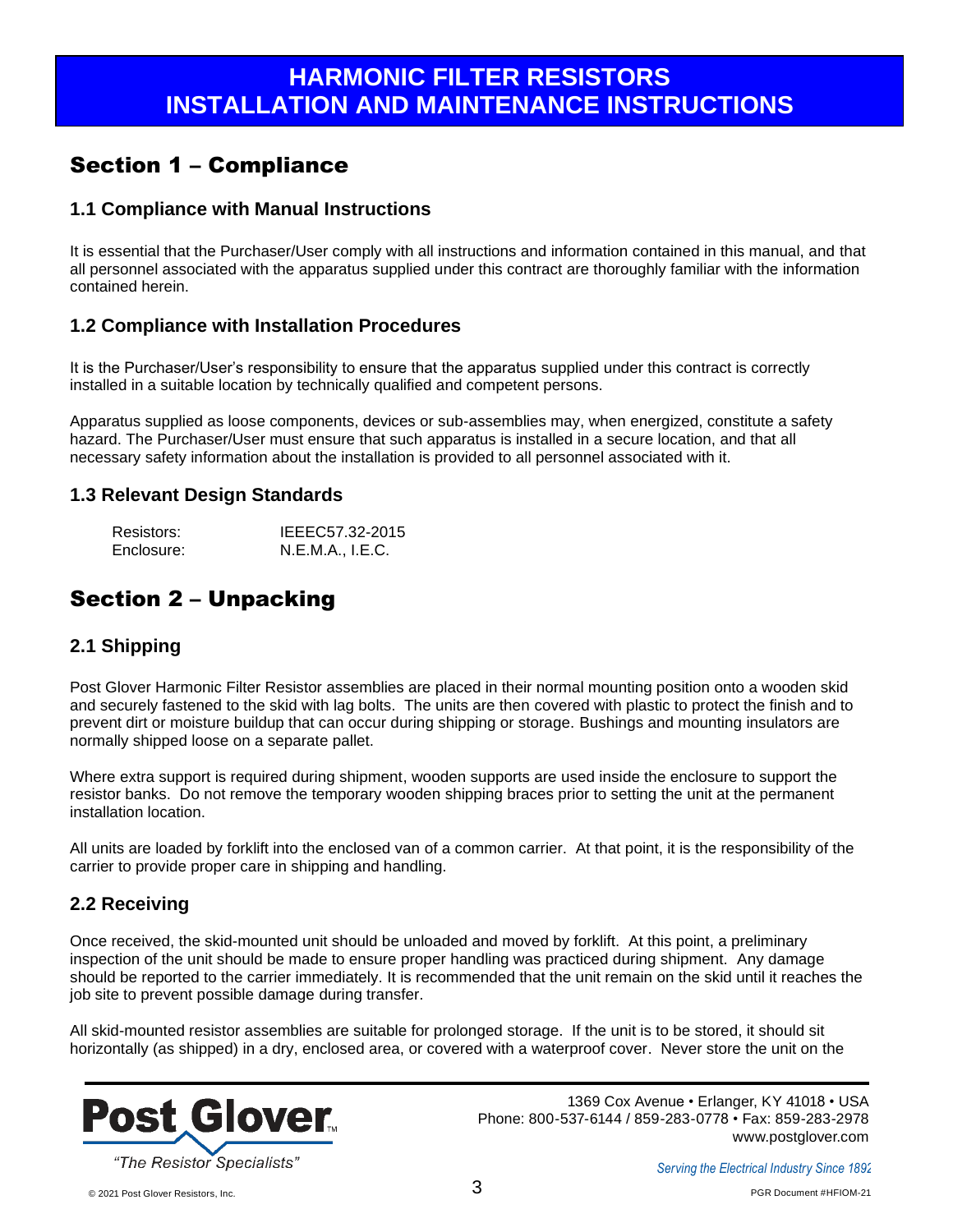sides or top as this could result in damage to the bushings or insulators. Do not stack. *ALWAYS BE SURE THE UNIT IS DRY AND CLEAN BEFORE USE.*

## Section 3 – Installation

When the unit arrives at the job site, remove the lag bolts which fasten the resistor unit to the skid.

**NOTE:** It is recommended that all packing material within the enclosure remain intact until the unit is installed.

Top-mounted eye-bolts are provided for easy hoisting and placement by crane. A forklift can be used to place the unit providing the extra precaution is taken to ensure the forks rest against the steel angles of the enclosure and not the bottom screening (extended forks may be required for some applications).

The Harmonic Filter Resistor is supplied assembled except for the porcelain entrance/exit bushings and base insulators (if applicable), and enclosure elevating stands (if applicable). Larger resistor enclosures may be shipped in sections, requiring final assembly in the field; please check drawings for instructions. Insulators and bushings should be installed and bolts tightened to torque values appropriate to the hardware used.

Post Glover Harmonic Filter Resistor can be mounted on a concrete pad or support stand, using the base insulators if required on the drawing. It is important that the enclosure be mounted horizontally (as shipped). This keeps the unit drip-proof, allows for adequate cooling, and prevents unnecessary strain on the support insulators. At least 36 inches is required around all removable covers for access. This may be subject to local or site regulations requiring greater clearances. The unit should be bolted to the mounting surface using the holes provided at the bottom of each enclosure leg.

#### **Ventilation Clearances**

A free-air flow environment is required around the resistor enclosure with a recommended minimum of approximately 10 inches. During normal service, either due to steady state current flow (if specified), or a fault condition, both the issuing (exhaust) air temperature and the enclosure surface temperature may exceed 100º C (212°F).

**NOTE:** Most enclosures are tied live at center potential of the resistor assembly. If the enclosure is tied at center potential, do not ground enclosure.



Only if the enclosure is not tied to center potential should the enclosure be grounded (to prevent a shock hazard to personnel or wildlife). The product specific drawing will state whether the enclosure is tied live.

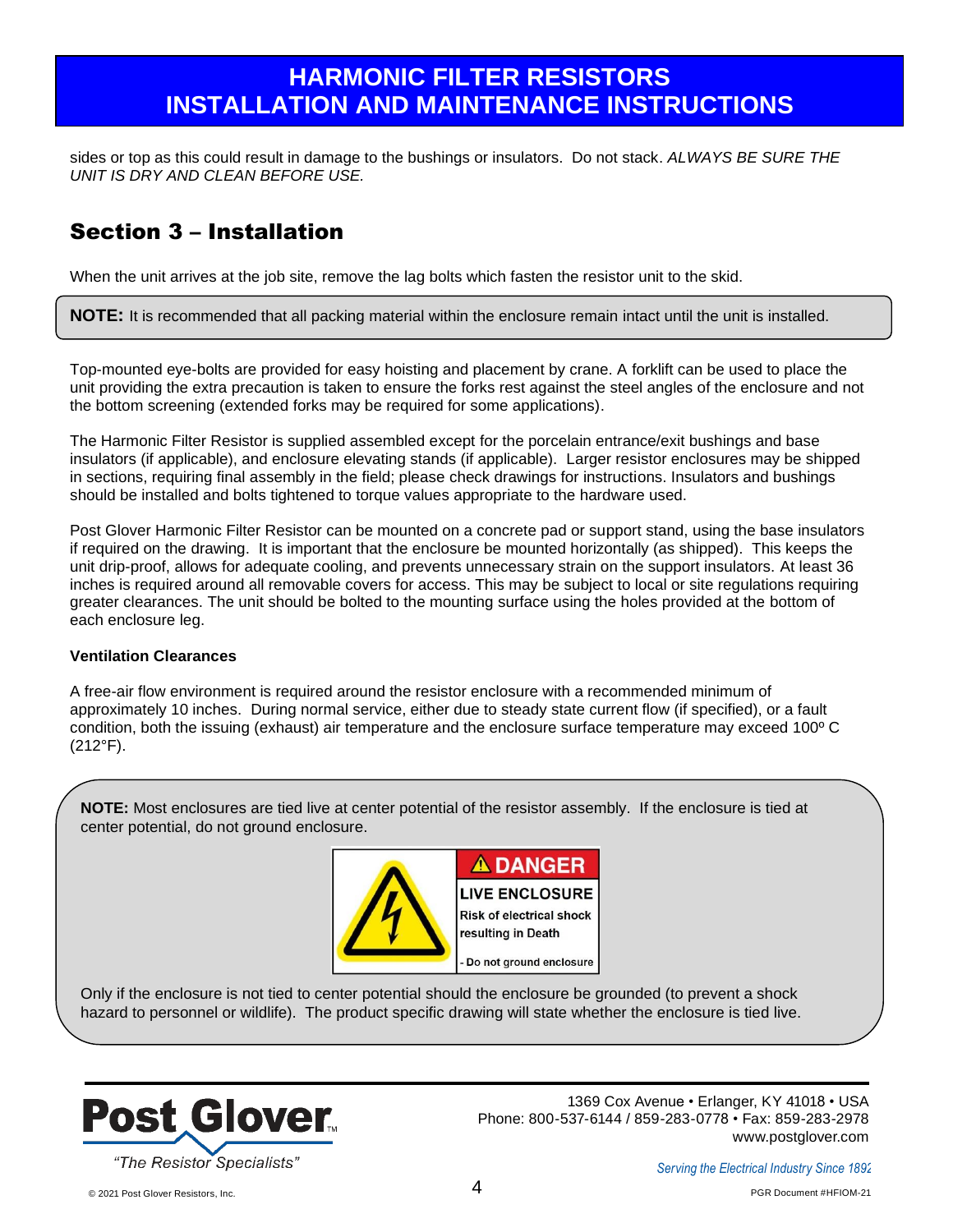### Section 4 – Inspection

After the unit has been securely mounted and grounded, remove the front panel to allow inspection and wiring. The front panel can be identified by the Post Glover nameplate.

**NOTE:** It is important that all packing material used to protect the insulators and/or resistor banks be removed from within the enclosure before energizing. *FAILURE TO REMOVE THIS MATERIAL MAY RESULT IN FIRE HAZARD.*

With all packing material removed, carefully inspect the inside of the unit for broken insulators and other parts that may have been damaged during shipment.

**NOTE:** If any damaged parts are found, contact the carrier immediately. *ENERGIZING THE UNIT WITH DEFECTIVE PARTS MAY DAMAGE THE RESISTOR AND CREATE A SHOCK HAZARD TO PERSONNEL.*

*CHECK ALL ELECTRICAL CONNECTIONS TO ENSURE THAT THEY ARE TIGHT.*

Check the resistance value using suitable low-resistance ohmmeter. It must match the value stamped on the nameplate  $(\pm 5\% \text{ or } \pm 10\% \text{ per the drawing}).$ 

## Section 5 – Installation of Bushings

**NOTE:** Follow all applicable safety procedures including those concerning appropriate PPE when installing any electrical equipment.

Unpack the bushings and visually inspect for damage. If there is no damage, place the bushing in the enclosure hole from the outside (supporting as necessary).

Slide Casting Ring onto Bushing

.

.

Add Spring to bushing ensuring the spring locates into groove

Tighten bolts on Casting Ring.



# Section 6 – Connection of Phase Leads

The phase or line leads from/to the filter components are connected directly to the side mounted bushings: two per single phase resistor enclosure, and six per three phase enclosure. The bushings typically have a NEMA two-hole pad-type connector. See Figure 1 for an example

Customer requested options and/or physical configurations may require unique termination methods; consult the factory drawings for job-specific details.

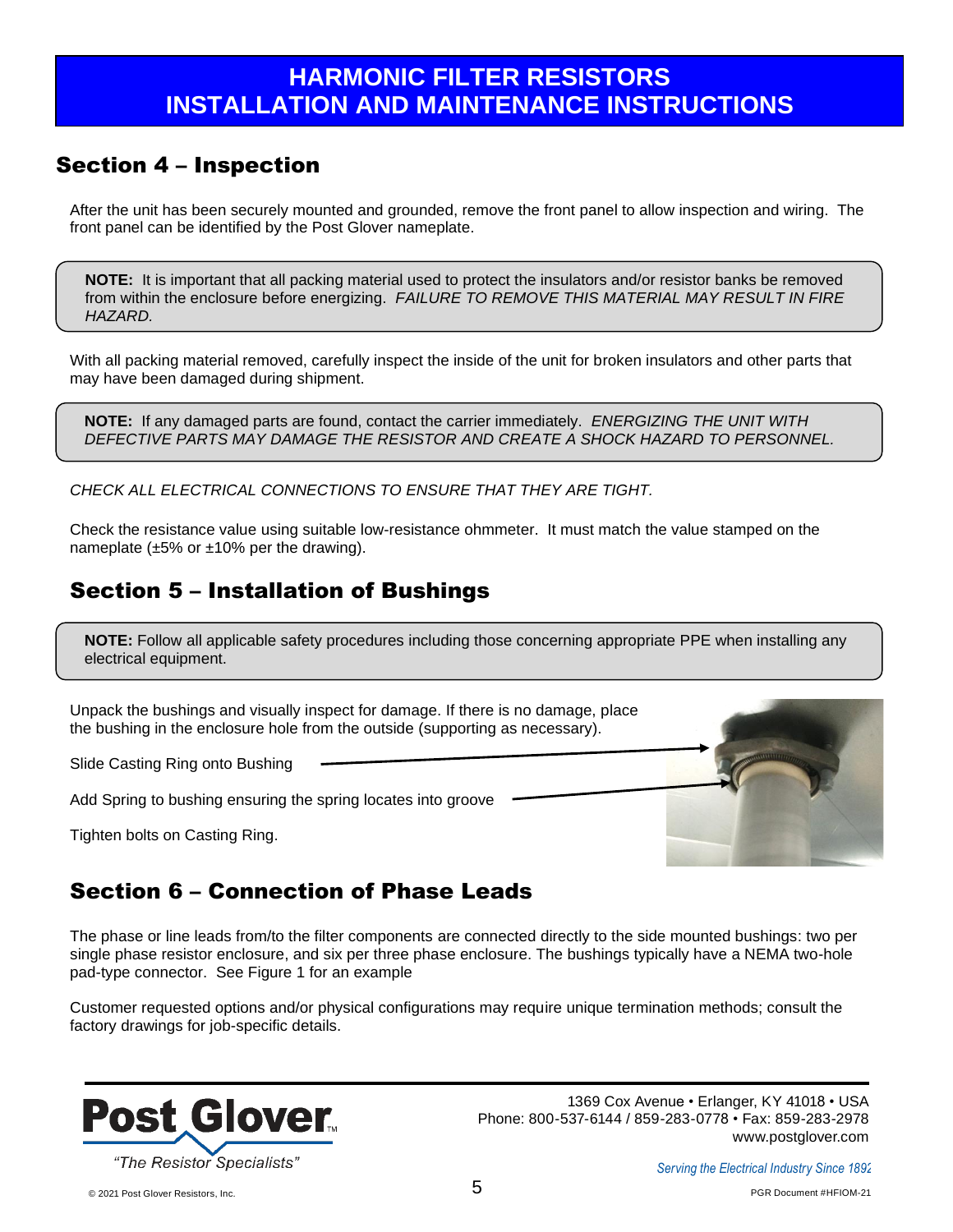In all cases, the terminals are tagged for easy identification and the proper connection is shown schematically on the drawing. *CHECK TO SEE THAT ALL CONNECTIONS ARE FIRMLY TIGHTENED.*

*\* CONSULT THE APPROPRIATE ELECTRICAL CODES FOR THE INSTALLATION LOCATION AND FOR PROPER CABLE SIZING.*



Figure 1. Bushing connections

### Section 7 – Operation Procedures

#### **7.1 Personnel Safety**

The rules in this section must be followed to ensure the safety of personnel associated with this apparatus.

During Normal Use, ensure that the plant operators:

- 1. Are fully familiar with all controls, particularly those for emergency shutdown.
- 2. Comply with all safety warning notices and keep all enclosure covers on during operation.
- 3. Are trained to recognize signs of faulty operation, and know what action to take in the event of trouble.

During Maintenance and Testing, ensure the following:

- 1. Only technically competent and authorized persons are permitted to carry out work.
- 2. Personnel comply with all statutory requirements.
- 3. Personnel are thoroughly familiar with the unit and the system of which it is a part, and can recognize any potential safety hazards.
- 4. Unit is isolated completely before opening enclosures. Also, make absolutely certain it is de-energized before starting work. All possible precautions, e.g., lockouts, must be taken to ensure that the isolated apparatus cannot become live at any time while it is being worked on.
- 5. All service personnel comply with all safety procedures for the protection of themselves and of others, including the use of temporary barriers and warning notices.
- 6. Personnel are completely familiar with all pertinent information provided, particularly on safety matters.
- 7. Personnel understand the hazards inherent in working on live electrical apparatus and take all necessary precautions.
- 8. Personnel considers that the unit may have been modified without proper reference to the manufacturer and

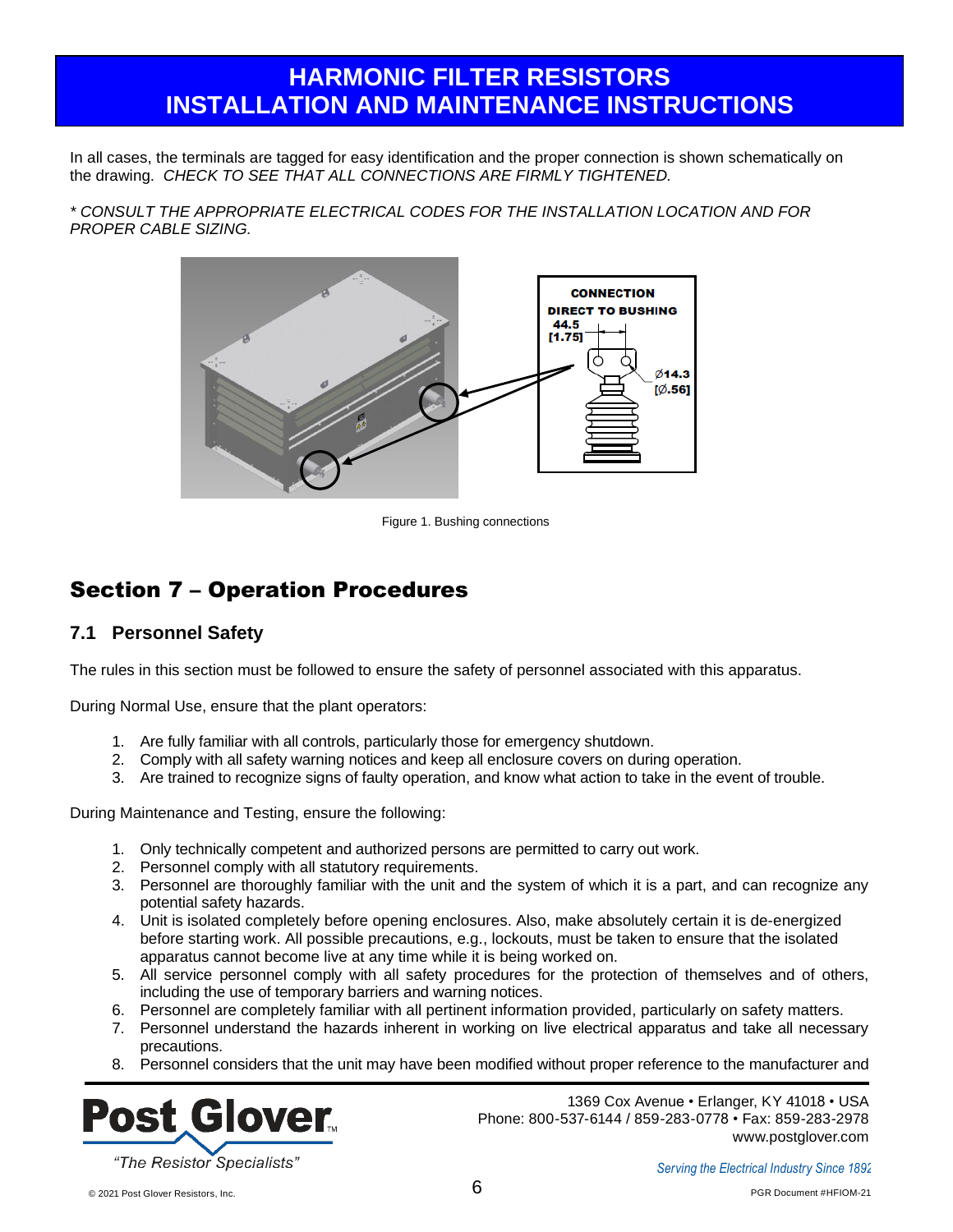take extreme caution at all times before, during and after any work is carried out.

9. Always thoroughly check and test the unit in accordance with this manual and good working practice before putting the unit back in service.

#### **7.2 Skills Required for Specific Tasks**

To ensure that the unit is safe for use in normal plant operation it has been designed and tested in accordance with relevant U.S. and International Standards. Information is provided in this manual regarding the conditions necessary for safety against hazards reasonably foreseeable during normal use and the precautions taken to counteract them.

It is the Purchaser/User's responsibility to ensure that the unit is maintained in a safe condition by technically competent and authorized personnel only who act in compliance with all appropriate safety procedures.